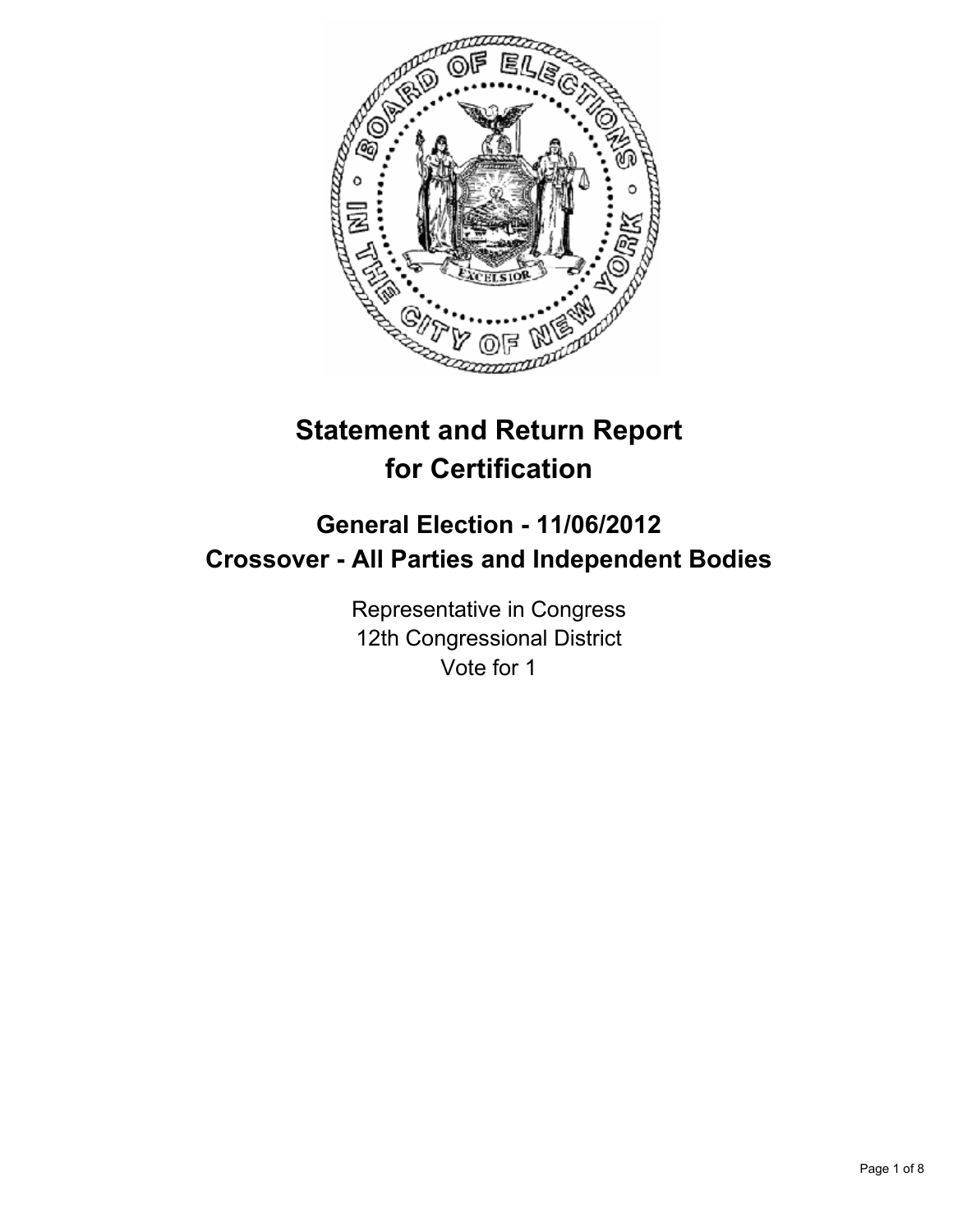

#### **New York County**

| <b>PUBLIC COUNTER</b>                                    | 178,260                 |
|----------------------------------------------------------|-------------------------|
| <b>EMERGENCY</b>                                         | 1,644                   |
| ABSENTEE/MILITARY                                        | 8,456                   |
| <b>FEDERAL</b>                                           | 4,960                   |
| SPECIAL PRESIDENTIAL                                     | 0                       |
| AFFIDAVIT                                                | 17,322                  |
| <b>Total Ballots</b>                                     | 210,642                 |
| Less - Inapplicable Federal/Special Presidential Ballots | 0                       |
| <b>Total Applicable Ballots</b>                          | 210,642                 |
| CAROLYN B. MALONEY (DEMOCRATIC)                          | 142,090                 |
| CHRISTOPHER R. WIGHT (REPUBLICAN)                        | 37,150                  |
| CHRISTOPHER R. WIGHT (CONSERVATIVE)                      | 1,746                   |
| CAROLYN B. MALONEY (WORKING FAMILIES)                    | 5,560                   |
| CHRISTOPHER R. WIGHT (INDEPENDENCE)                      | 1,960                   |
| AL SHARPTON (WRITE-IN)                                   | 1                       |
| ALICE WALKER (WRITE-IN)                                  | 2                       |
| ANTHONY GRONOWICZ (WRITE-IN)                             | 1                       |
| <b>ASHPK CHANDRA (WRITE-IN)</b>                          | 1                       |
| BILL CLINTON (WRITE-IN)                                  | 1                       |
| BORIS ZILBERMAN (WRITE-IN)                               | 1                       |
| CAROLYN MALONEY (WRITE-IN)                               | 1                       |
| CHARLES B. RANGEL (WRITE-IN)                             | 1                       |
| CHARLES BARNOR (WRITE-IN)                                | 1                       |
| CHRIS HEDGES (WRITE-IN)                                  | 1                       |
| CHRISTINA CASTRO (WRITE-IN)                              | 1                       |
| CHRISTINA WALENSON (WRITE-IN)                            | 1                       |
| CLAUDE WHITFIELD (WRITE-IN)                              | 1                       |
| DAN GARODNICK (WRITE-IN)                                 | 1                       |
| DANIEL GARODNICK (WRITE-IN)                              | 1                       |
| DANIEL GARTH (WRITE-IN)                                  | 1                       |
| DAVID CRANEY (WRITE-IN)                                  | 1                       |
| DAVID FOSTER (WRITE-IN)                                  | 1                       |
| DENNIS SMETANA (WRITE-IN)                                | 1                       |
| DIANE SCALERA (WRITE-IN)                                 | 1                       |
| DON DRAPER (WRITE-IN)                                    | 1                       |
| ED BRADY (WRITE-IN)                                      | 1                       |
| ERIC COSTELLO (WRITE-IN)                                 | 1                       |
| GLORIA BROWN MARSHALL (WRITE-IN)                         | 1                       |
| <b>GRACE MENG (WRITE-IN)</b>                             | 2                       |
| <b>GRACE MENO (WRITE-IN)</b>                             | 1                       |
| HAKEEM JEFFRIES (WRITE-IN)                               | 2                       |
| HAKEEM S. EDWARDS (WRITE-IN)                             | $\overline{\mathbf{c}}$ |
| HAKEEM S. JEFFIRES (WRITE-IN)                            | 1                       |
| HAKEEM S. JEFFRIES (WRITE-IN)                            | 14                      |
| HEIDI BORDOGNA (WRITE-IN)                                | $\overline{2}$          |
| HILLARY CLINTON (WRITE-IN)                               | 1                       |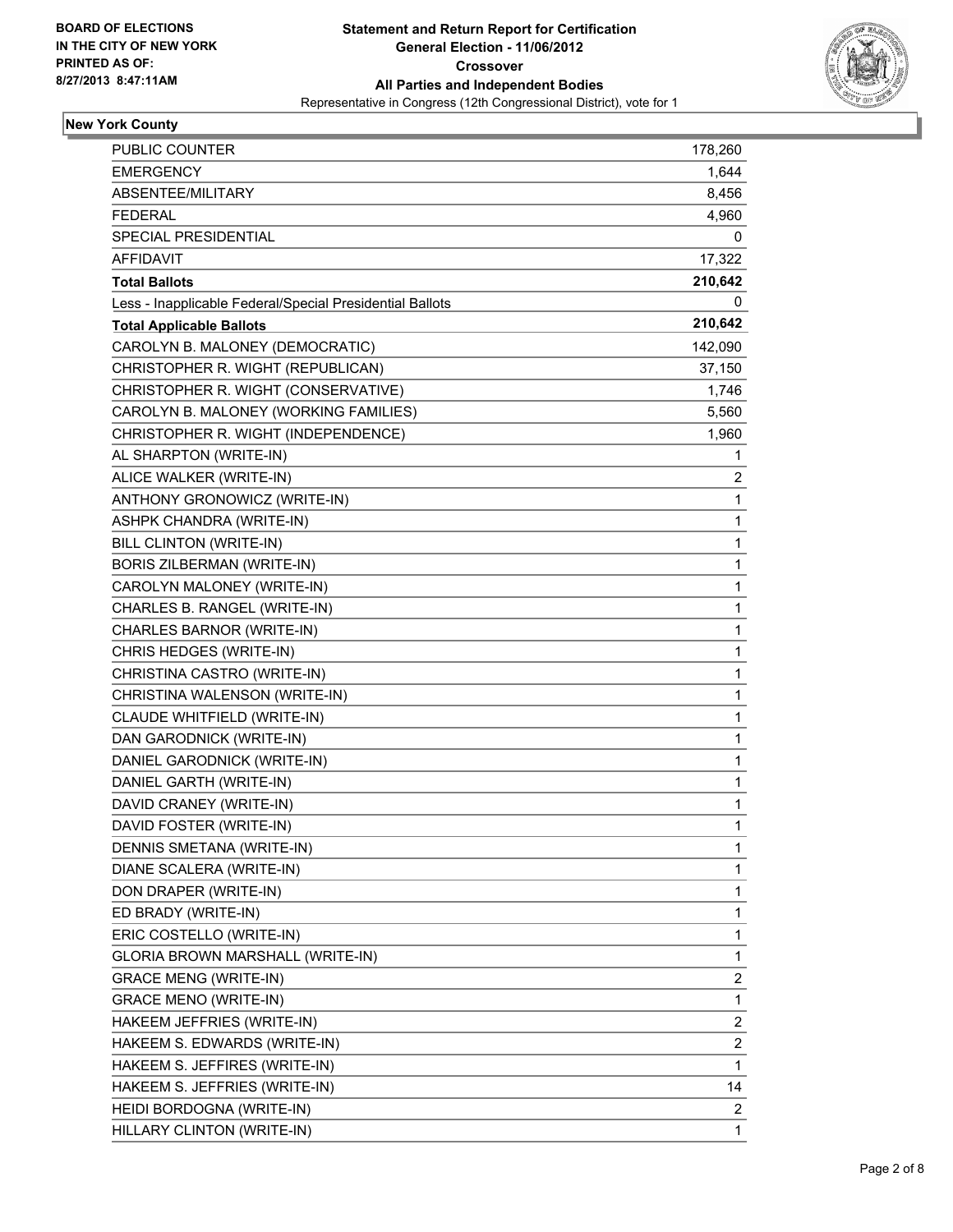

#### **New York County**

| HOWARD KRULEWITZ (WRITE-IN)        | 1              |
|------------------------------------|----------------|
| JACK GATES (WRITE-IN)              | 1              |
| JASHUA SIDEROWITZ (WRITE-IN)       | 1              |
| JERROLD L. NADLER (WRITE-IN)       | $\overline{c}$ |
| JERROLD NADLER (WRITE-IN)          | 3              |
| JILL STEIN (WRITE-IN)              | 1              |
| JOSE L. PERALTA (WRITE-IN)         | 1              |
| JOSEPH CROWLEY (WRITE-IN)          | 21             |
| JOSEPH R. KRIST (WRITE-IN)         | 1              |
| KARL MAR (WRITE-IN)                | 1              |
| LARRY LITTLE FIELD (WRITE-IN)      | 1              |
| MANFRED STAPFF (WRITE-IN)          | 1              |
| MARC FIRSTENBERG (WRITE-IN)        | 1              |
| MARK HERSCHBERG (WRITE-IN)         | 1              |
| MARK ROSENBAUM (WRITE-IN)          | 1              |
| MATTHEW RUDANSKY (WRITE-IN)        | $\mathbf{1}$   |
| MELISSA VIVERITO (WRITE-IN)        | 1              |
| MICHAEL BLOOMBERG (WRITE-IN)       | 1              |
| MICHAEL CHAN (WRITE-IN)            | 1              |
| MICHAEL JACOBS (WRITE-IN)          | 1              |
| MICHEAL GAFKOWSKI (WRITE-IN)       | 1              |
| MILES TOPE (WRITE-IN)              | $\mathbf{1}$   |
| NINA MULLON (WRITE-IN)             | 1              |
| NOAM CHOMSKY (WRITE-IN)            | 1              |
| NORMAN FINKELSTEIN (WRITE-IN)      | 1              |
| NORMAN SIEGAL (WRITE-IN)           | 1              |
| NYDIA M. VELAZQUIEZ (WRITE-IN)     | 1              |
| PAUL RANIOLO (WRITE-IN)            | $\mathbf{1}$   |
| RALPH NADER (WRITE-IN)             | 1              |
| RAYLENE GORUM (WRITE-IN)           | 1              |
| RICHARD SIMMONS (WRITE-IN)         | 1              |
| RICHARD YBARRA (WRITE-IN)          | 1              |
| ROY GOODMAN (WRITE-IN)             | 1              |
| RUDOLPH GIULIANI (WRITE-IN)        | 1              |
| RYAN BERMINGHAM (WRITE-IN)         | 1              |
| RYAN SHARPE (WRITE-IN)             | 1              |
| SETH GALINSKY (WRITE-IN)           | 1              |
| SHAWN LUKEY (WRITE-IN)             | 1              |
| STEPHAN WEILL (WRITE-IN)           | 1              |
| TIM MANION (WRITE-IN)              | 1              |
| TIM O'BRIAN (WRITE-IN)             | 1              |
| TROY JOHNSON (WRITE-IN)            | 1              |
| UNATTRIBUTABLE WRITE-IN (WRITE-IN) | 42             |
| WILLIAM F. GIBBONS JR. (WRITE-IN)  | 1              |
| WILLIAM F. GIBBONS, JR. (WRITE-IN) | 1              |
| WILLIAM F. GIBBONS. JR. (WRITE-IN) | 1              |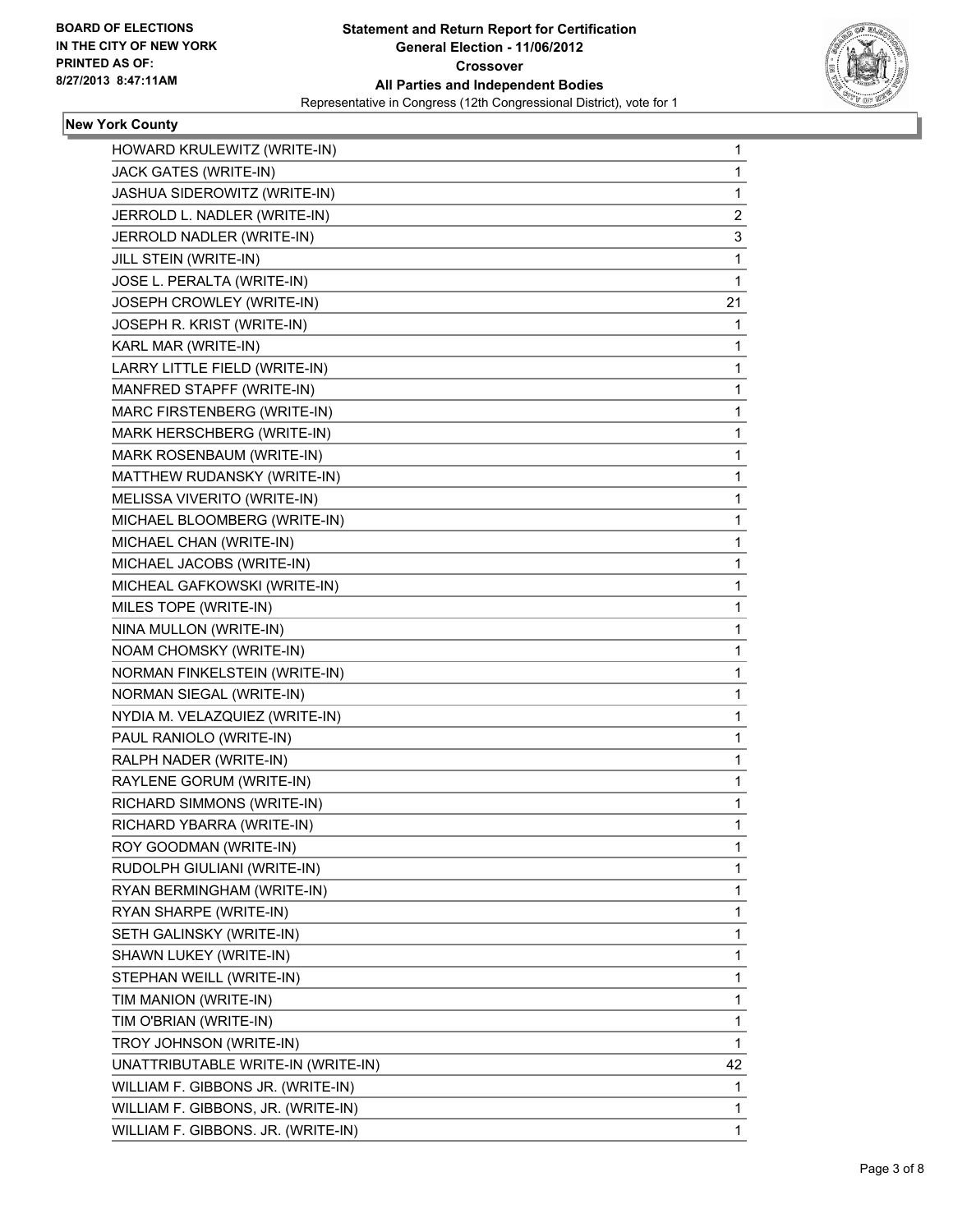

#### **New York County**

| WILLIAM GIBBONS JR (WRITE-IN)  | 2       |
|--------------------------------|---------|
| WILLIAM GIBBONS JR. (WRITE-IN) |         |
| YASIR ESAM HAMDI (WRITE-IN)    |         |
| <b>Total Votes</b>             | 188.670 |
| Unrecorded                     | 21.972  |
|                                |         |

#### **Kings County**

| <b>PUBLIC COUNTER</b>                                    | 20,370 |
|----------------------------------------------------------|--------|
| <b>EMERGENCY</b>                                         | 44     |
| ABSENTEE/MILITARY                                        | 563    |
| <b>FEDERAL</b>                                           | 206    |
| SPECIAL PRESIDENTIAL                                     | 0      |
| <b>AFFIDAVIT</b>                                         | 3,012  |
| <b>Total Ballots</b>                                     | 24,195 |
| Less - Inapplicable Federal/Special Presidential Ballots | 0      |
| <b>Total Applicable Ballots</b>                          | 24,195 |
| CAROLYN B. MALONEY (DEMOCRATIC)                          | 17,597 |
| CHRISTOPHER R. WIGHT (REPUBLICAN)                        | 1,794  |
| CHRISTOPHER R. WIGHT (CONSERVATIVE)                      | 233    |
| CAROLYN B. MALONEY (WORKING FAMILIES)                    | 1,826  |
| CHRISTOPHER R. WIGHT (INDEPENDENCE)                      | 238    |
| BILL DAVIDSON (WRITE-IN)                                 | 1      |
| COLIN BEAVAN (WRITE-IN)                                  | 1      |
| COLIN BEAVON (WRITE-IN)                                  | 1      |
| ERICA ETHER (WRITE-IN)                                   | 1      |
| FRANK CELSEI (WRITE-IN)                                  | 1      |
| <b>GLENN GREENWARD (WRITE-IN)</b>                        | 1      |
| LISA SUMMA (WRITE-IN)                                    | 1      |
| LUIS A. JORDAN (WRITE-IN)                                | 1      |
| MARK BORINO (WRITE-IN)                                   | 1      |
| NYDIA VELAZQUEZ (WRITE-IN)                               | 1      |
| PAUL VENESKY (WRITE-IN)                                  | 1      |
| RON PAUL (WRITE-IN)                                      | 1      |
| STEVEN FAIRCHILD (WRITE-IN)                              | 1      |
| UNATTRIBUTABLE WRITE-IN (WRITE-IN)                       | 10     |
| WILLIAM J. ANNIGAN (WRITE-IN)                            | 1      |
| <b>Total Votes</b>                                       | 21,712 |
| Unrecorded                                               | 2,483  |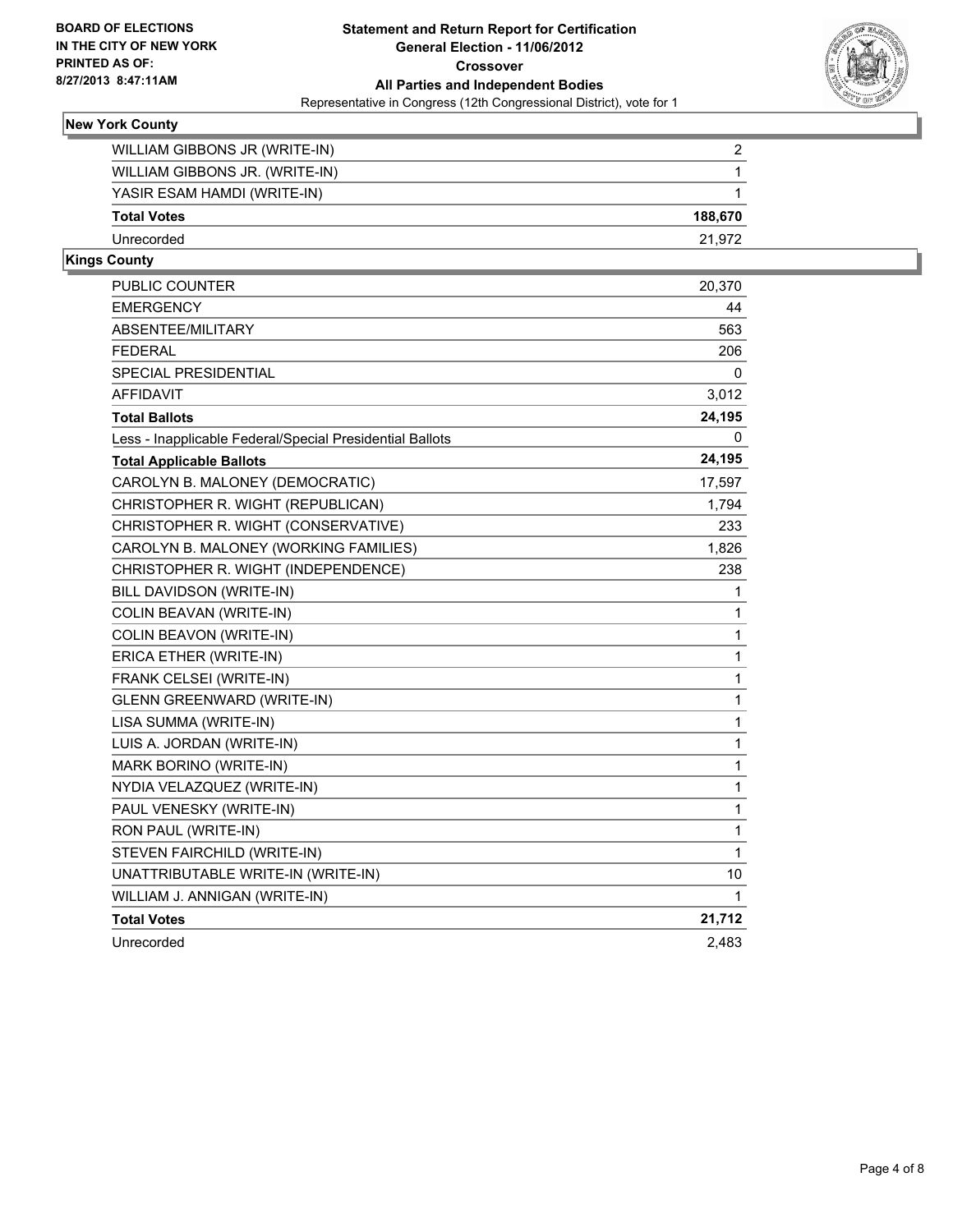

### **Queens County**

| <b>PUBLIC COUNTER</b>                                    | 30,293         |
|----------------------------------------------------------|----------------|
| <b>EMERGENCY</b>                                         | 18             |
| ABSENTEE/MILITARY                                        | 837            |
| <b>FEDERAL</b>                                           | 392            |
| SPECIAL PRESIDENTIAL                                     | 0              |
| <b>AFFIDAVIT</b>                                         | 3,379          |
| <b>Total Ballots</b>                                     | 34,919         |
| Less - Inapplicable Federal/Special Presidential Ballots | 0              |
| <b>Total Applicable Ballots</b>                          | 34,919         |
| CAROLYN B. MALONEY (DEMOCRATIC)                          | 26,093         |
| CHRISTOPHER R. WIGHT (REPUBLICAN)                        | 3,176          |
| CHRISTOPHER R. WIGHT (CONSERVATIVE)                      | 278            |
| CAROLYN B. MALONEY (WORKING FAMILIES)                    | 1,228          |
| CHRISTOPHER R. WIGHT (INDEPENDENCE)                      | 277            |
| BECKY MANSELL (WRITE-IN)                                 | 1              |
| CAROLYN MALONEY (WRITE-IN)                               | 3              |
| DANIELLE JOHNSON (WRITE-IN)                              | 1              |
| DAVID R. BOWIE (WRITE-IN)                                | 1              |
| FRANK A. HIGHTOWER (WRITE-IN)                            | 1              |
| <b>GEORGE EMERTZIADIS (WRITE-IN)</b>                     | 1              |
| JOEL YOUNG (WRITE-IN)                                    | 1              |
| JOSEPH CROWLEY (WRITE-IN)                                | $\overline{c}$ |
| KENNETH BARBINA (WRITE-IN)                               | 1              |
| RALPH NADER (WRITE-IN)                                   | 1              |
| ROGER WEISMAN (WRITE-IN)                                 | 1              |
| RUDOLF G. SANCHEZ II (WRITE-IN)                          | 1              |
| UNATTRIBUTABLE WRITE-IN (WRITE-IN)                       | 15             |
| <b>Total Votes</b>                                       | 31,082         |
| Unrecorded                                               | 3,837          |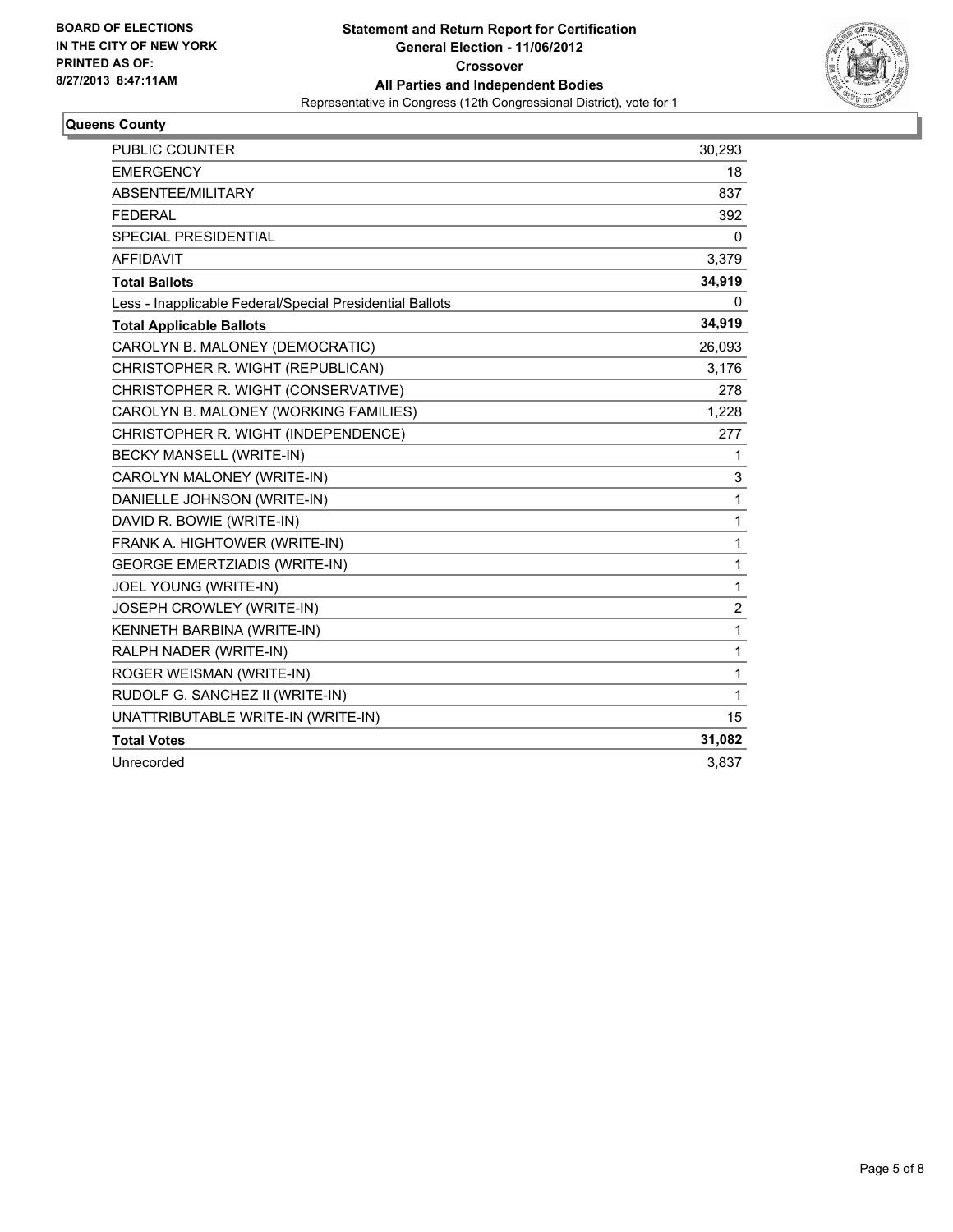

#### **Total for Representative in Congress (12th Congressional District)**

| PUBLIC COUNTER                                           | 228,923      |
|----------------------------------------------------------|--------------|
| <b>EMERGENCY</b>                                         | 1,706        |
| ABSENTEE/MILITARY                                        | 9,856        |
| <b>FEDERAL</b>                                           | 5,558        |
| SPECIAL PRESIDENTIAL                                     | 0            |
| <b>AFFIDAVIT</b>                                         | 23,713       |
| <b>Total Ballots</b>                                     | 269,756      |
| Less - Inapplicable Federal/Special Presidential Ballots | 0            |
| <b>Total Applicable Ballots</b>                          | 269,756      |
| CAROLYN B. MALONEY (DEMOCRATIC)                          | 185,780      |
| CHRISTOPHER R. WIGHT (REPUBLICAN)                        | 42,120       |
| CHRISTOPHER R. WIGHT (CONSERVATIVE)                      | 2,257        |
| CAROLYN B. MALONEY (WORKING FAMILIES)                    | 8,614        |
| CHRISTOPHER R. WIGHT (INDEPENDENCE)                      | 2,475        |
| AL SHARPTON (WRITE-IN)                                   | 1            |
| ALICE WALKER (WRITE-IN)                                  | 2            |
| ANTHONY GRONOWICZ (WRITE-IN)                             | 1            |
| ASHPK CHANDRA (WRITE-IN)                                 | 1            |
| BECKY MANSELL (WRITE-IN)                                 | 1            |
| <b>BILL CLINTON (WRITE-IN)</b>                           | 1            |
| BILL DAVIDSON (WRITE-IN)                                 | 1            |
| <b>BORIS ZILBERMAN (WRITE-IN)</b>                        | $\mathbf 1$  |
| CAROLYN MALONEY (WRITE-IN)                               | 4            |
| CHARLES B. RANGEL (WRITE-IN)                             | 1            |
| CHARLES BARNOR (WRITE-IN)                                | 1            |
| CHRIS HEDGES (WRITE-IN)                                  | 1            |
| CHRISTINA CASTRO (WRITE-IN)                              | 1            |
| CHRISTINA WALENSON (WRITE-IN)                            | 1            |
| CLAUDE WHITFIELD (WRITE-IN)                              | 1            |
| COLIN BEAVAN (WRITE-IN)                                  | $\mathbf 1$  |
| COLIN BEAVON (WRITE-IN)                                  | $\mathbf 1$  |
| DAN GARODNICK (WRITE-IN)                                 | $\mathbf{1}$ |
| DANIEL GARODNICK (WRITE-IN)                              | 1            |
| DANIEL GARTH (WRITE-IN)                                  | 1            |
| DANIELLE JOHNSON (WRITE-IN)                              | 1            |
| DAVID CRANEY (WRITE-IN)                                  | 1            |
| DAVID FOSTER (WRITE-IN)                                  | 1            |
| DAVID R. BOWIE (WRITE-IN)                                | 1            |
| DENNIS SMETANA (WRITE-IN)                                | 1            |
| DIANE SCALERA (WRITE-IN)                                 | 1            |
| DON DRAPER (WRITE-IN)                                    | 1            |
| ED BRADY (WRITE-IN)                                      | 1            |
| ERIC COSTELLO (WRITE-IN)                                 | 1            |
| ERICA ETHER (WRITE-IN)                                   | 1            |
| FRANK A. HIGHTOWER (WRITE-IN)                            | 1            |
| FRANK CELSEI (WRITE-IN)                                  | 1            |
|                                                          |              |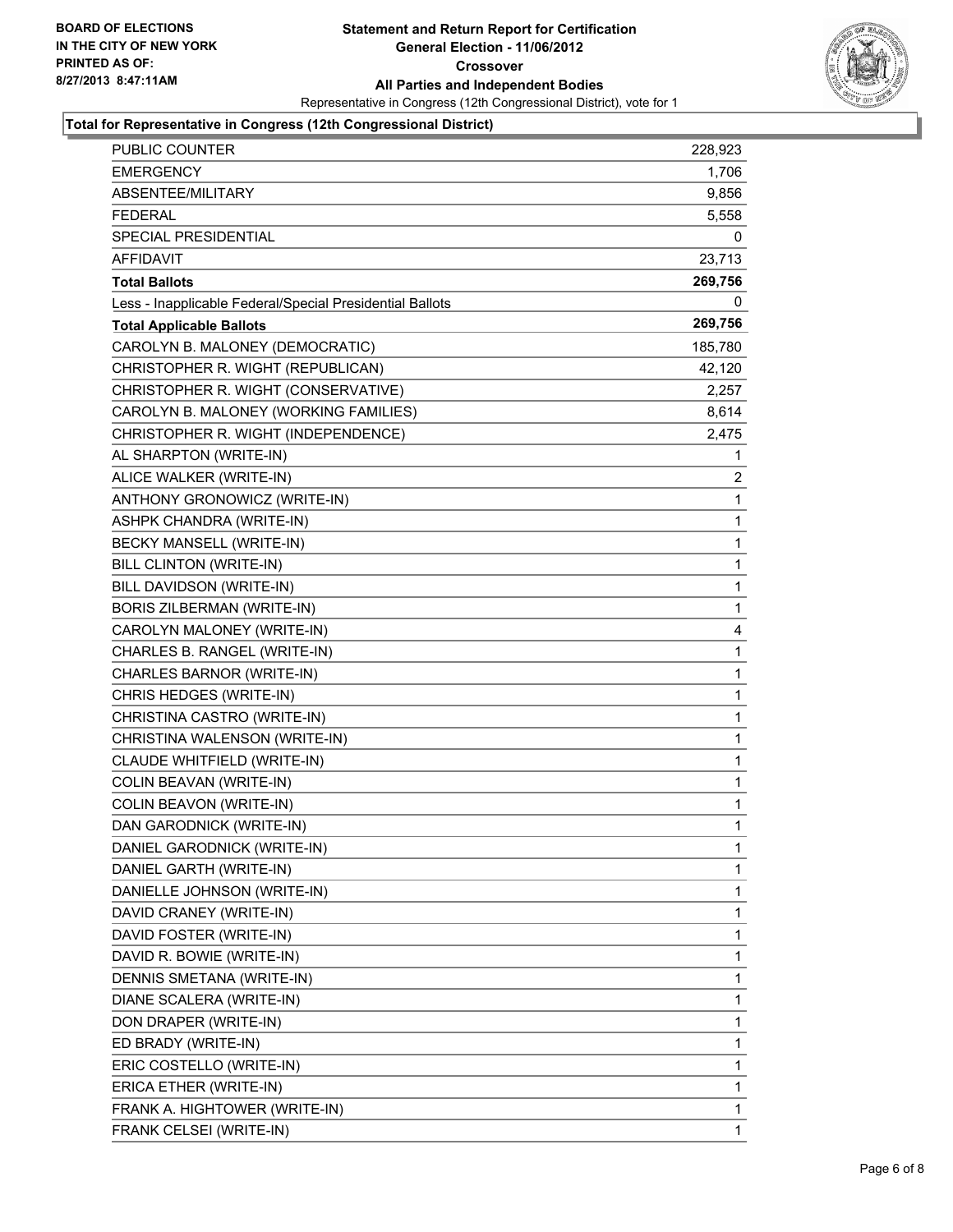

#### **Total for Representative in Congress (12th Congressional District)**

| <b>GEORGE EMERTZIADIS (WRITE-IN)</b> | $\mathbf{1}$   |
|--------------------------------------|----------------|
| <b>GLENN GREENWARD (WRITE-IN)</b>    | $\mathbf{1}$   |
| GLORIA BROWN MARSHALL (WRITE-IN)     | $\mathbf 1$    |
| <b>GRACE MENG (WRITE-IN)</b>         | $\overline{a}$ |
| <b>GRACE MENO (WRITE-IN)</b>         | 1              |
| HAKEEM JEFFRIES (WRITE-IN)           | 2              |
| HAKEEM S. EDWARDS (WRITE-IN)         | $\overline{a}$ |
| HAKEEM S. JEFFIRES (WRITE-IN)        | 1              |
| HAKEEM S. JEFFRIES (WRITE-IN)        | 14             |
| HEIDI BORDOGNA (WRITE-IN)            | $\overline{a}$ |
| HILLARY CLINTON (WRITE-IN)           | 1              |
| HOWARD KRULEWITZ (WRITE-IN)          | $\mathbf 1$    |
| JACK GATES (WRITE-IN)                | 1              |
| JASHUA SIDEROWITZ (WRITE-IN)         | 1              |
| JERROLD L. NADLER (WRITE-IN)         | 2              |
| JERROLD NADLER (WRITE-IN)            | 3              |
| JILL STEIN (WRITE-IN)                | 1              |
| JOEL YOUNG (WRITE-IN)                | $\mathbf 1$    |
| JOSE L. PERALTA (WRITE-IN)           | 1              |
| JOSEPH CROWLEY (WRITE-IN)            | 23             |
| JOSEPH R. KRIST (WRITE-IN)           | 1              |
| KARL MAR (WRITE-IN)                  | 1              |
| KENNETH BARBINA (WRITE-IN)           | 1              |
| LARRY LITTLE FIELD (WRITE-IN)        | 1              |
| LISA SUMMA (WRITE-IN)                | 1              |
| LUIS A. JORDAN (WRITE-IN)            | 1              |
| MANFRED STAPFF (WRITE-IN)            | 1              |
| MARC FIRSTENBERG (WRITE-IN)          | 1              |
| MARK BORINO (WRITE-IN)               | 1              |
| MARK HERSCHBERG (WRITE-IN)           | $\mathbf{1}$   |
| MARK ROSENBAUM (WRITE-IN)            | 1              |
| MATTHEW RUDANSKY (WRITE-IN)          | 1              |
| MELISSA VIVERITO (WRITE-IN)          | 1              |
| MICHAEL BLOOMBERG (WRITE-IN)         | 1              |
| MICHAEL CHAN (WRITE-IN)              | 1              |
| MICHAEL JACOBS (WRITE-IN)            | 1              |
| MICHEAL GAFKOWSKI (WRITE-IN)         | 1              |
| MILES TOPE (WRITE-IN)                | 1              |
| NINA MULLON (WRITE-IN)               | 1              |
| NOAM CHOMSKY (WRITE-IN)              | 1              |
| NORMAN FINKELSTEIN (WRITE-IN)        | 1              |
| NORMAN SIEGAL (WRITE-IN)             | 1              |
| NYDIA M. VELAZQUIEZ (WRITE-IN)       | 1              |
| NYDIA VELAZQUEZ (WRITE-IN)           | 1              |
| PAUL RANIOLO (WRITE-IN)              | 1              |
| PAUL VENESKY (WRITE-IN)              | 1              |